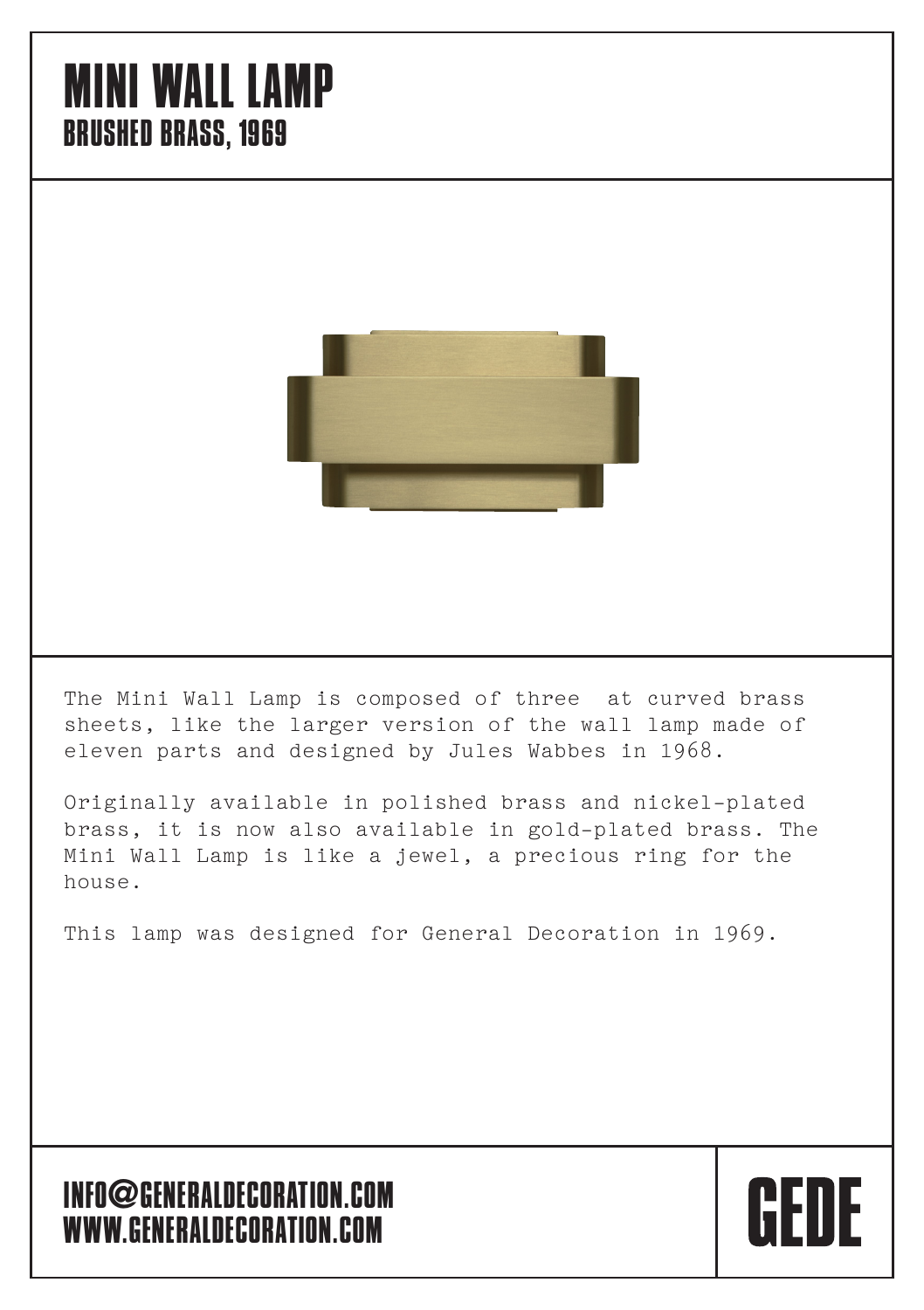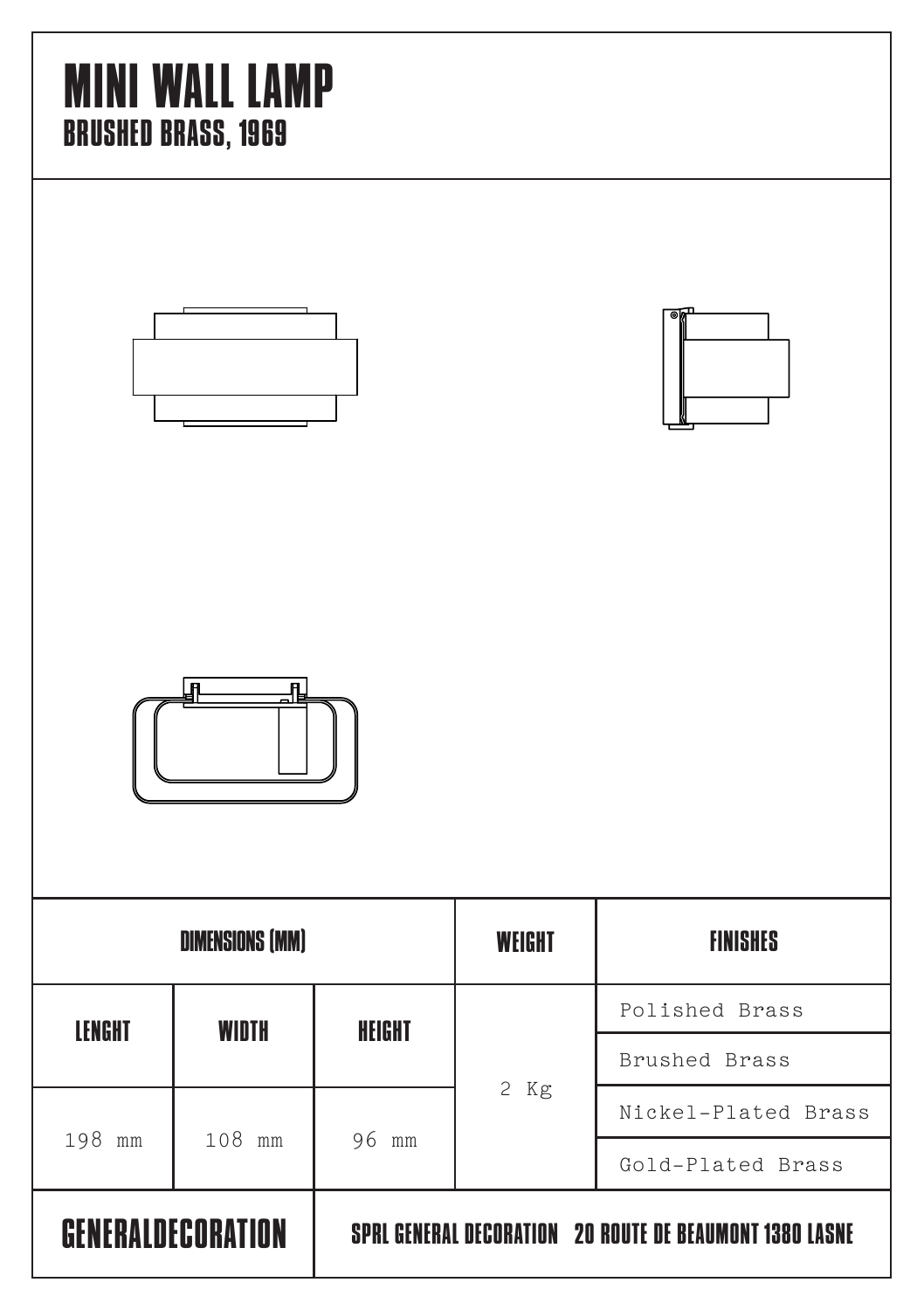## MINI WALL LAMP GOLD-PLATED BRASS, 1969



The Mini Wall Lamp is composed of three at curved brass sheets, like the larger version of the wall lamp made of eleven parts and designed by Jules Wabbes in 1968.

Originally available in polished brass and nickel-plated brass, it is now also available in gold-plated brass. The Mini Wall Lamp is like a jewel, a precious ring for the house.

GFNF

This lamp was designed for General Decoration in 1969.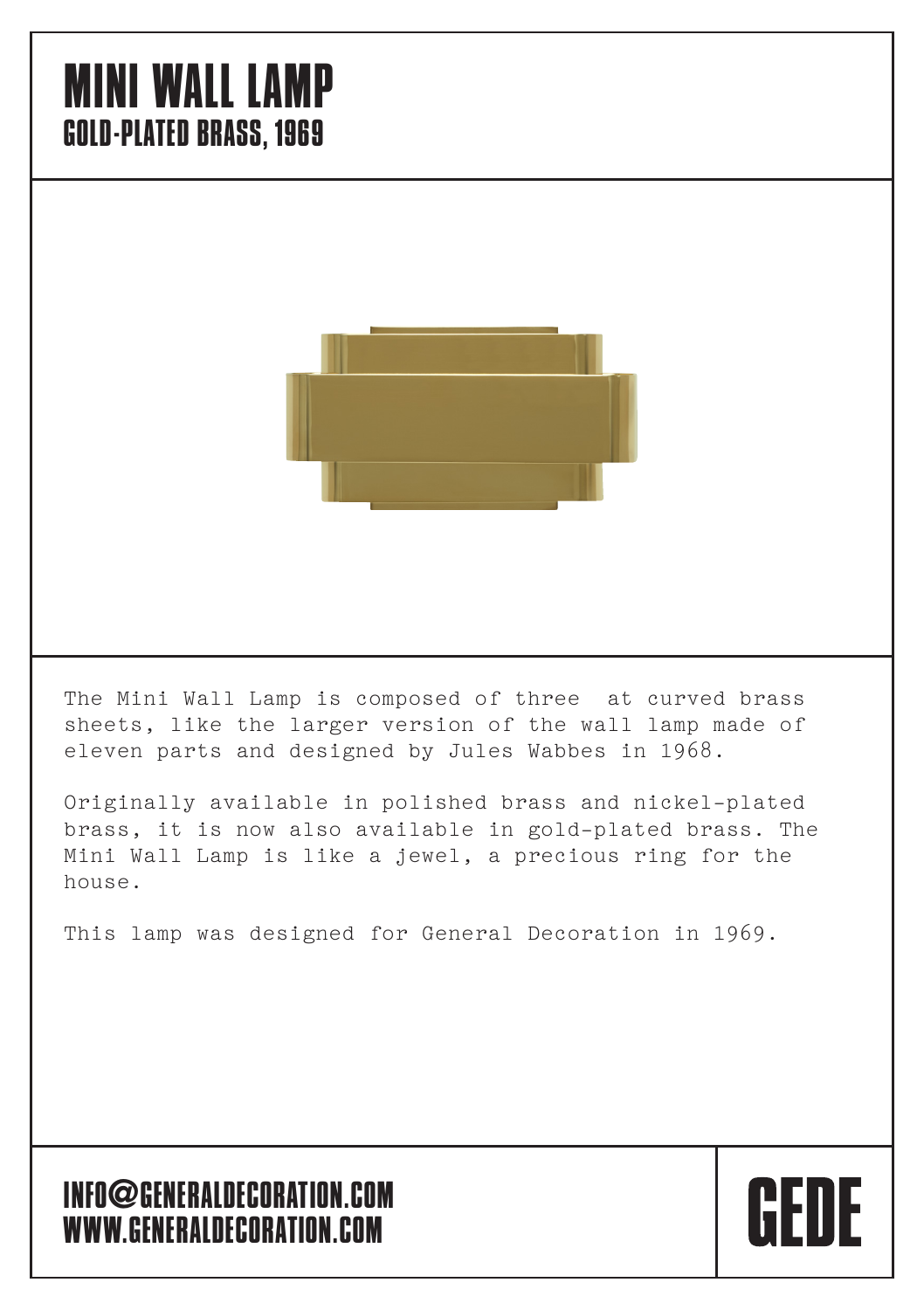# MINI WALL LAMP

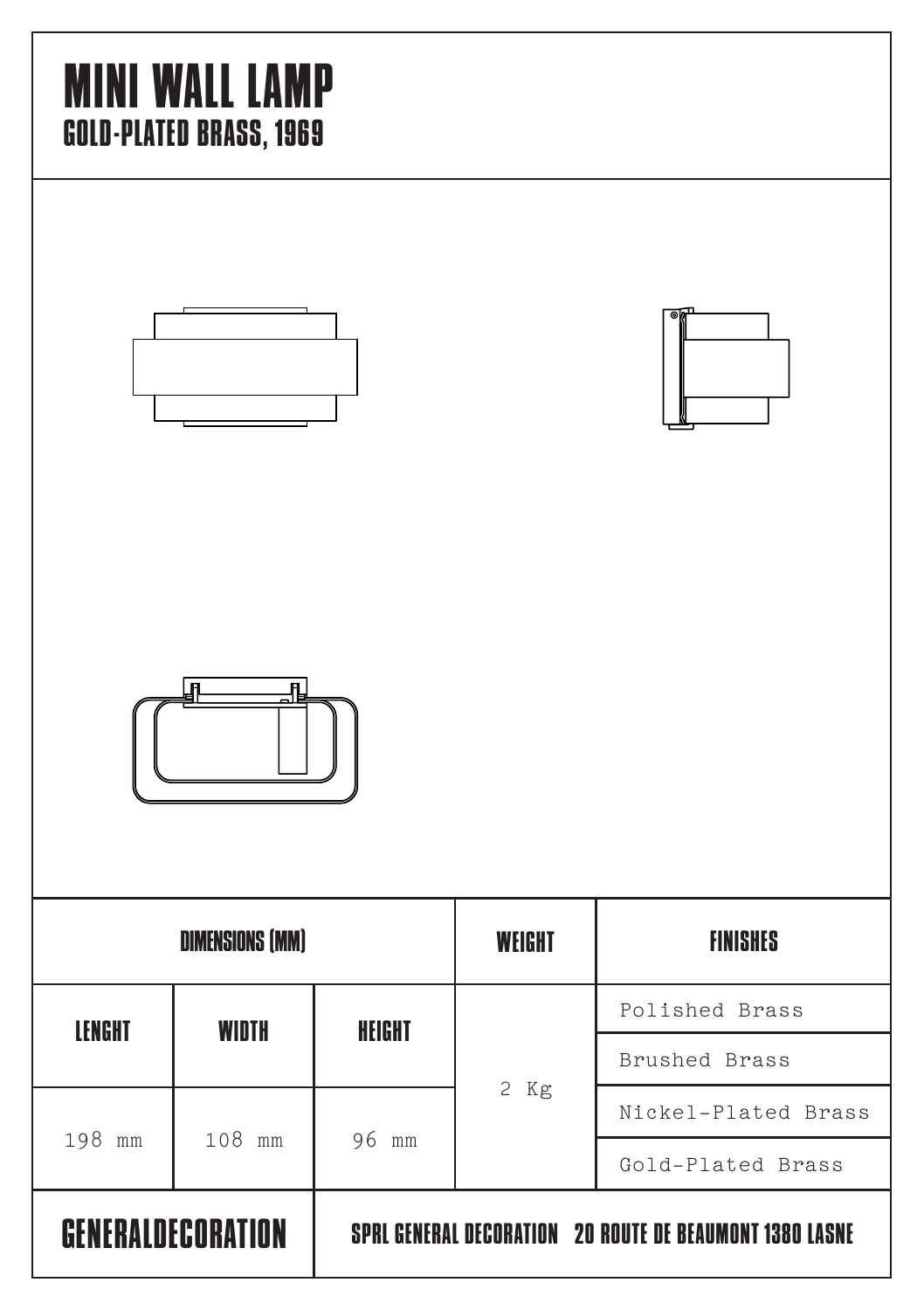## MINI WALL LAMP NICKEL-PLATED BRASS, 1969



The Mini Wall Lamp is composed of three at curved brass sheets, like the larger version of the wall lamp made of eleven parts and designed by Jules Wabbes in 1968.

Originally available in polished brass and nickel-plated brass, it is now also available in gold-plated brass. The Mini Wall Lamp is like a jewel, a precious ring for the house.

GFNF

This lamp was designed for General Decoration in 1969.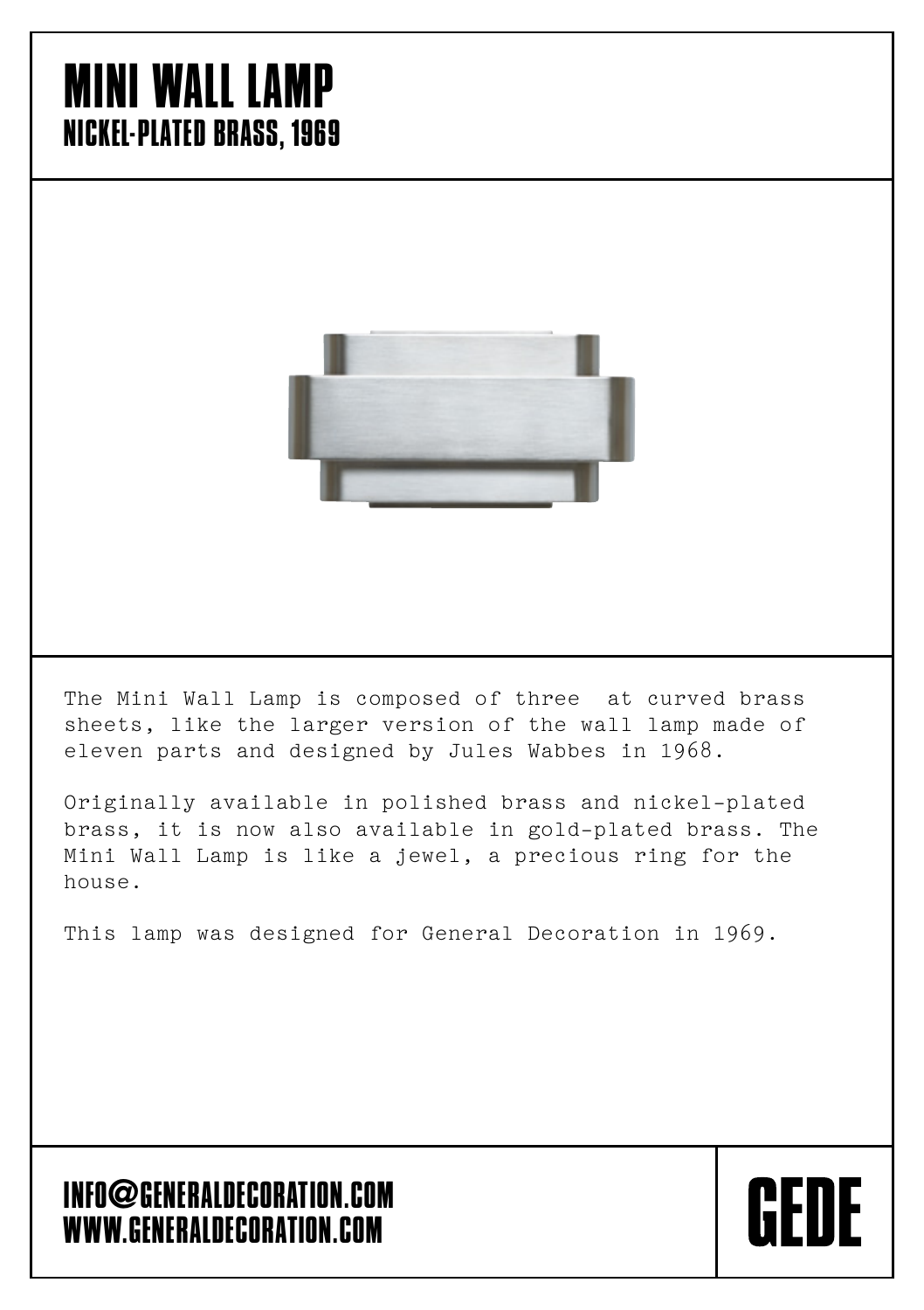# MINI WALL LAMP

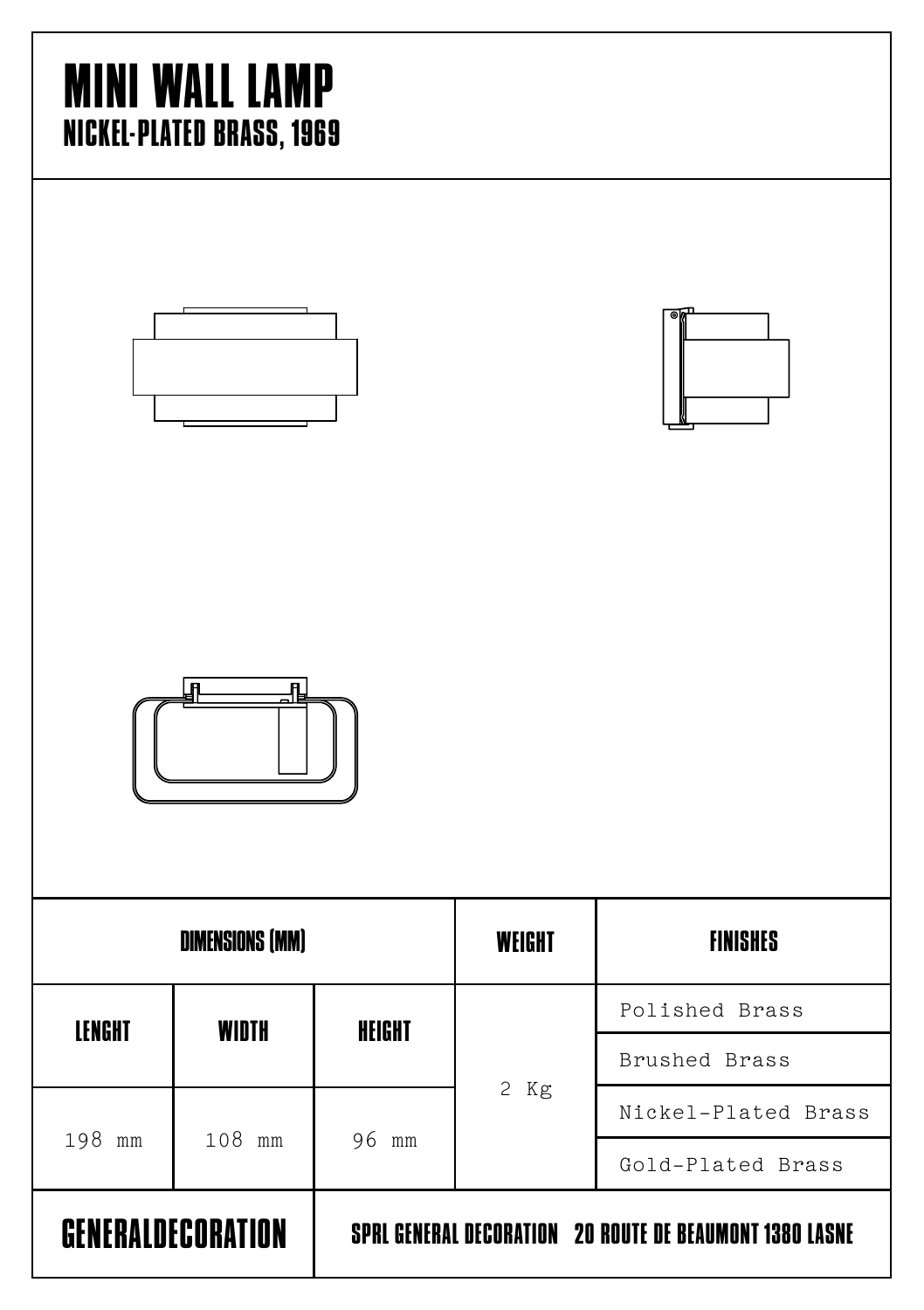## MINI WALL LAMP POLISHED BRASS, 1969



The Mini Wall Lamp is composed of three at curved brass sheets, like the larger version of the wall lamp made of eleven parts and designed by Jules Wabbes in 1968.

Originally available in polished brass and nickel-plated brass, it is now also available in gold-plated brass. The Mini Wall Lamp is like a jewel, a precious ring for the house.

GEDE

This lamp was designed for General Decoration in 1969.